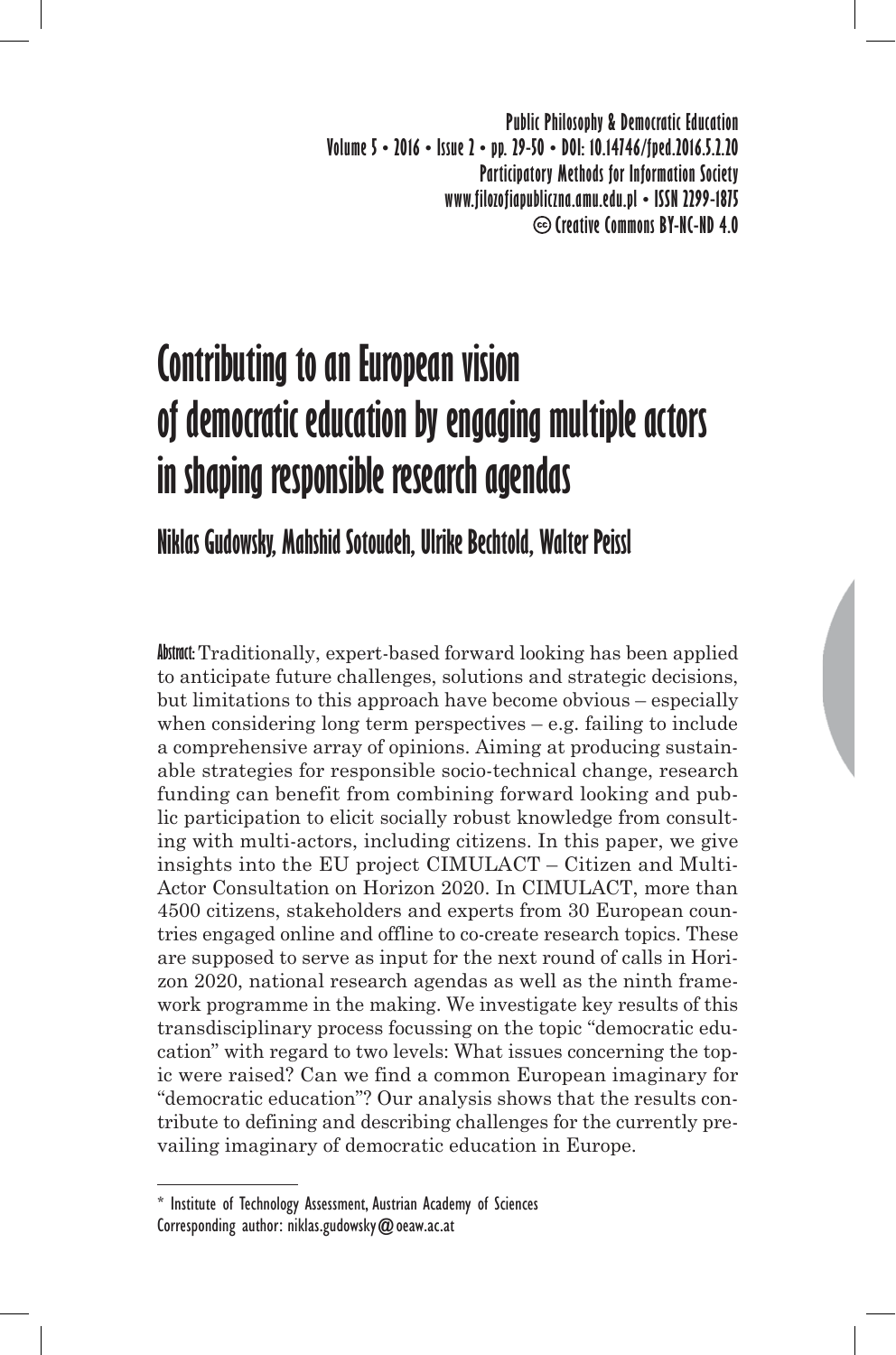**Keywords:** public participation, transdisciplinary foresight, participatory technology assessment, research programme development, democratic education

# **Introduction**

Current STI governance is heavily challenged to meet demands arising from complex issues such as the grand societal challenges (Boden et al., 2010; Georghiou, 2013; Kuhlmann & Rip, 2014). A stronger orientation of research, development and innovation towards societal needs, demands and preferences has recently become a main argument under the header of RRI (Responsible Research and Innovation) in the  $EU^1$  (Owen et al., 2012).

Research programme development presents an opportunity for an early entry point of public needs and values into the innovation process (Gudowsky & Peissl, 2016). Thus, research agendas are increasingly becoming the target of multi-actor engagement processes aiming at integrating a broader knowledge base (Könnöllä & Haegeman, 2012; Haegemann, 2015). A vast array of engagement methods is available2,3, not only since the rise of RRI on EU scale. Designing, conducting and analysing such processes entails technology assessment, foresight as well as several other inter-disciplines which have heavily contributed to method development within the last three decades (Joss & Bellucci, 2002; Tran & Daim, 2008; Decker & Ladikas 2010).

Traditionally, expert-based forward looking has been applied to anticipate future developments, challenges, solutions and strategic decisions, but limitations to this approach have become obvious – especially when considering long term perspectives – e.g. failing to include a comprehensive

**<sup>1</sup>** https://ec.europa.eu/research/swafs/index.cfm?pg=policy&lib= engagement, accessed 26.1.2016.

**<sup>2</sup>** The Engage2020 Action Catalogue is an outcome of the Engage2020 project: http://actioncatalogue.eu/search, accessed 1.2.2017.

<sup>&</sup>lt;sup>3</sup> RRI-tools, toolkit: https://www.rri-tools.eu/search-engine#keywords=@filterOption=40105,33847@order=@page=1, accessed 9.2.2017.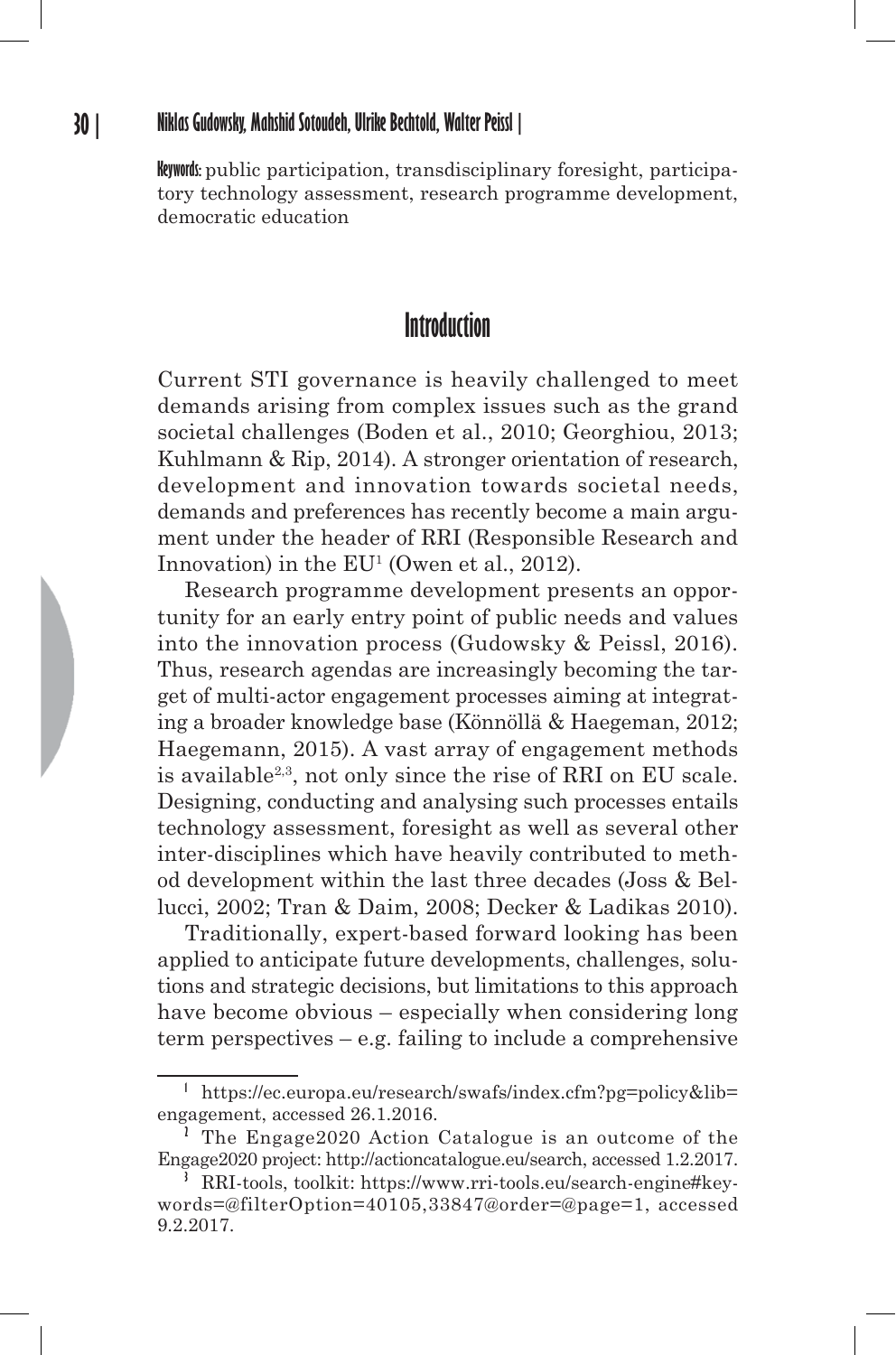array of opinions. Here, advice giving processes opened up to stakeholder and citizen involvement, which became a norm over the last decades. However, including laypeople (as citizens) into forward looking science, technology and innovation governance is still underexplored. Aiming at producing sustainable strategies for responsible socio-technical change, research funding can benefit from combining forward looking and public participation to elicit socially robust knowledge from consulting multi-actors, including citizens.

In this paper, we give insights into the EU project CIM-ULACT – Citizen and Multi-Actor Consultation on Horizon 20204 . In CIMULACT, more than 4500 citizens, stakeholders and experts from 30 European countries engaged face to face and online to co-create research topics. These are based on social needs and supposed to serve as input for the next round of calls in Horizon 2020, national research agendas as well as the ninth framework programme in the making. To illustrate both, process and outcomes, while respecting the scope of this journal, we will investigate key results of this transdisciplinary process focussing on the topic "education and democratic development of society". The topic "democratic education and education for democracy" has been selected for this contribution, since it is a key social process and topic for technology development. Here, technology is not limited to artefacts that are developed and used for a special purpose. Balabanian (2006) describes the role of social processes in technology as the binding factor of elements of technology. The idea of socio-technical systems is clearly presented in his definition: "Technology is not simply a collection of machines, but the relationships among them, and the relationships between them and people. Just as a collection of words cannot adequately represent the rich texture of language, so also a collection of machines, even interconnected machines, cannot adequately represent contemporary technology" (Balabanian, 2006).

A specific context of social processes allows to identify new actors and rules, relevant for the respective arena of technology development. Socio-technical systems include stakeholders who represent people who are involved in the

**<sup>4</sup>** Website of CIMULACT: http://cimulact.eu.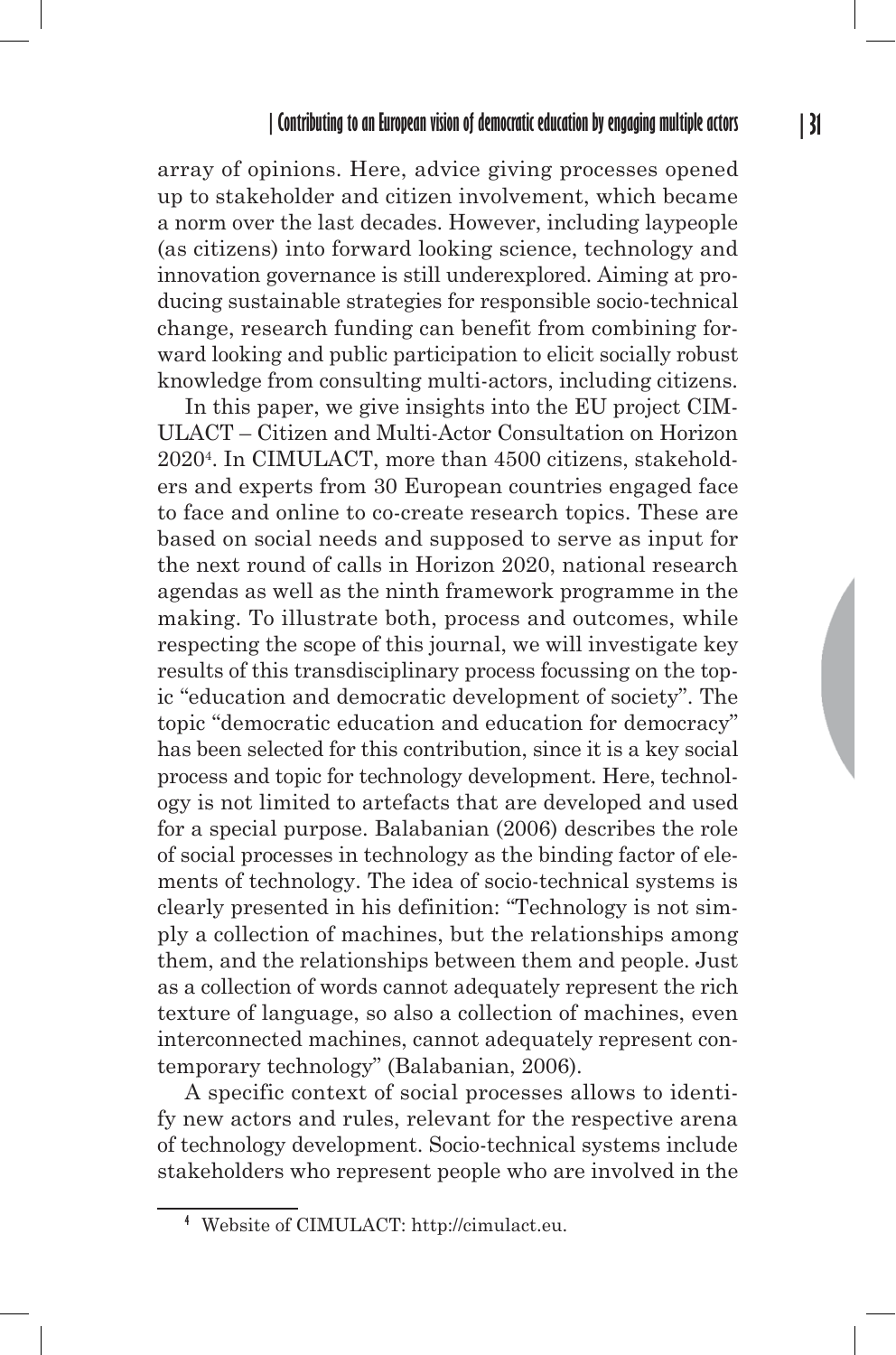process and shape technology development through their interest and value-laden activities. Development of sociotechnical processes generates impulses for social development but it is embedded in the social development itself and key processes such as education (see Sotoudeh, 2009).

# **Multi-actor engagement for advising STI governance**

CIMULACT is an ongoing coordination and support action (CSA) funded under Grant Agreement no. 665948 and coordinated by the Danish Board of Technology (DBT). Large parts of this project are dedicated to a multi-actor engagement process aimed at producing advisory knowledge in terms of research topics for shaping the next round of calls in the European Commission's research and development funding scheme Horizon 2020. The smaller part of this project aims at experimenting with engagement methodology, capacity building and reflecting the various methods used to draw lessons learned. The main engagement process was conducted between 2015 and 2016; the remaining time is reserved for reflection, drawing lessons learned and, finally, impact assessment (2017-2018).

Overall, the multi-actor process combines transdisciplinary long term foresight and co-creation with various analytical steps to engage citizens, stakeholders and experts in five different steps: (1) citizens visions: a collective visioning exercise, in which citizens developed desirable futures for 2050, without any constraints regarding scope and content (Jørgensen & Schøning, 2016); (2) an analytical step, which filtered underlying and crosscutting topics ("social needs"5) from the visions; (3) co-creation: a large-scale workshop where citizens, stakeholders and experts jointly

<sup>&</sup>lt;sup>5</sup> In CIMULACT, the term "social need" was applied to the described cross cutting and underlying topics. However, we are aware that the distilled social needs expand the frame of what is classically described as social need in social science literature with regard to scope and level. Thus, the term "societal need" may seem more appropriate concerning the content of the found crosscutting topics. Nevertheless, in this paper we will continue to use "social need" as it reflects the official project nomenclature. CIMULACT needs found within the visions: http://www.cimulact.eu/wp-content/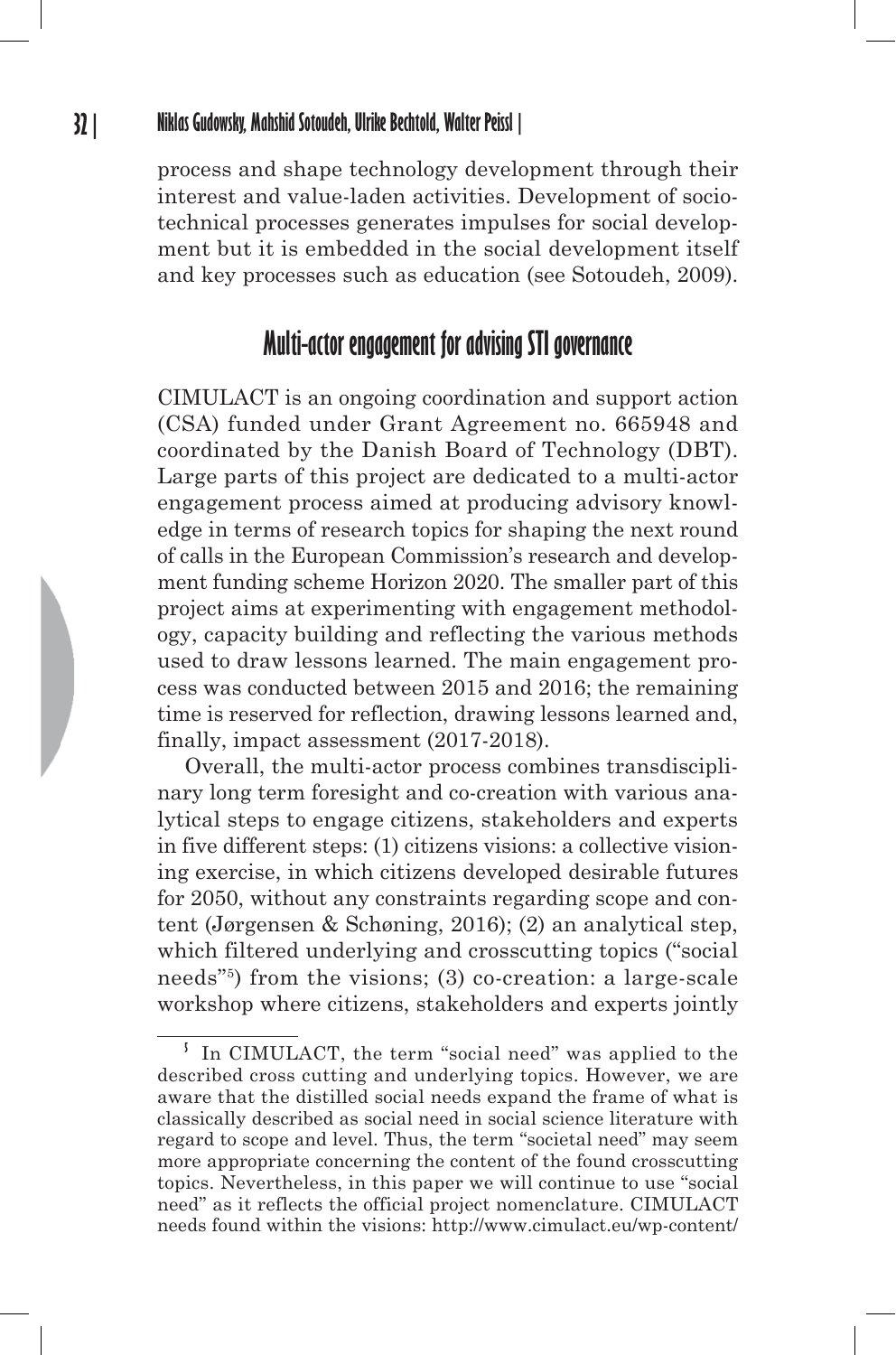worked on producing scenarios for "research topics" (Warnke & Fiedler, 2016); (4) face-to-face and online consultations: enriching and prioritizing research topics in 30 national face-to-face and one online consultation (Hebáková et al., forthcoming); (5) a final policy workshop: elaborating and finalizing selected research topics with EC-policy officers and experts (Mission Publique et al., 2016).

Selecting a heterogeneous group of citizens, who are nonstakeholders but interested to discuss relevant topics is the first challenge for this participatory foresight. Citizens were invited to develop their visions which present desirable pictures of the future in a one-day visioning workshop. These citizens played an important role in the CIMULACT collective learning process. In the visioning phase citizens' views on the future in terms of hopes, well-being and fears or loss of quality of life in the long term were expressed and documented in form of visions for the next 30-40 years. With approximately 1000 citizens participating in Europe, we did not aim at gaining a representative sample. We rather aimed for high diversity by group, which means different compositions in different countries, yet being oriented by a fixed set of socio-demographic criteria (age, gender, education, occupational sector, city-country dwellers, etc.) supplemented by country specific criteria. The stakeholder involvement in the phase thereafter provided a broader group of actors access to the co-generation of knowledge. Stakeholders, experts and policy makers have been involved after the visioning phase to identify social needs which are inherent to the 179 visions which were produced across Europe, building research programme scenarios and in the face to face as well as online enrichment and validation phase (steps 3, 4, 5). Overall, more than 4500 participants engaged in the described multi-actor process.

The CIMULACT methodology is based on the CIVISTI method (Citizens visions on Science, technology and innovation), which was developed in an EU project<sup>6</sup>, led by DBT

uploads/2016/04/Cimulact\_ALL\_POSTER\_SOCIAL\_NEEDS\_reduced. pdf, accessed 6.2.2017.

**<sup>6</sup>** Website of the original CIVISTI project: http://www.civisti.org, accessed 6.2.2017.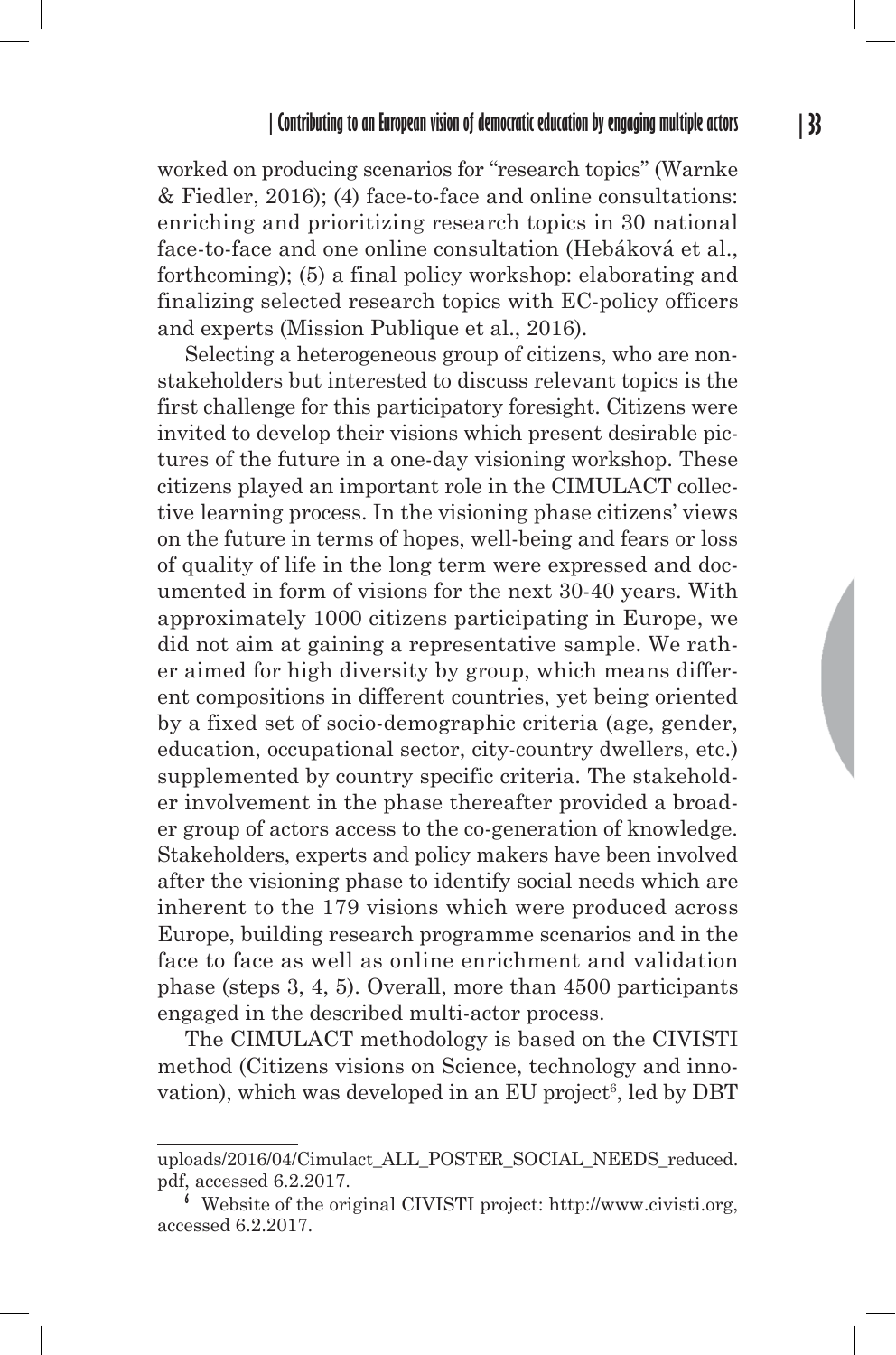between 2008 and 2011. For a review of the original method, see Jacobi et al. (2010), Gudowsky et al. (2012), Rask (2013), Sotoudeh and Gudowsky (in this issue); for an account of its advancement and adaptation to regional and national scale see Gudowsky and Sotoudeh (forthcoming). For a theoretical placing of CIMULACT with regard to participatory foresight and STI governance as well as an analysis of the role of technology within the citizens' visions, see Gudowsky and Peissl (2016).

In this paper we will shed light on the process from citizens' visions to research topics. We will show some examples of visions, in which elements of "democratic education" popped up, will find some elements in so-called "social needs" extracted from the visions and search for relevant parts of research topics, which are fed into the political process.

# **Visions of democratic education**

The concepts of democracy and education have been closely interlinked by thinkers discussing shaping the educational system such as Plato, Rousseau or Jefferson, yet, in the last century John Dewey was one of the first to discuss it in depth (Perry, 2009) portraying a vision of democratic education. Dewey (1916/1944) agrees with the common argument that education should support developing informed and active citizenry and furthermore states that it should promote collective sense of good, "personal initiative and adaptability" and a "personal interest in social relationships and control, and the habits of mind which secure social change without introducing disorder" (as citied in Perry ,2009). Even if later criticised (e.g. Schutz, 2001a; 2001b; Margonis, 2009), this vision remains influential today. A detailed analysis of this and later visions and their development is out of scope of this contribution. Nevertheless, it is important to emphasize that from very early stages on visions of a democratic society included a "vision of democratic education". Education as an important means for democratic development has been interpreted differently in different phases in time. For instance, in the seventeenth century, the idea of improving the knowledge of commoners and reducing the gap between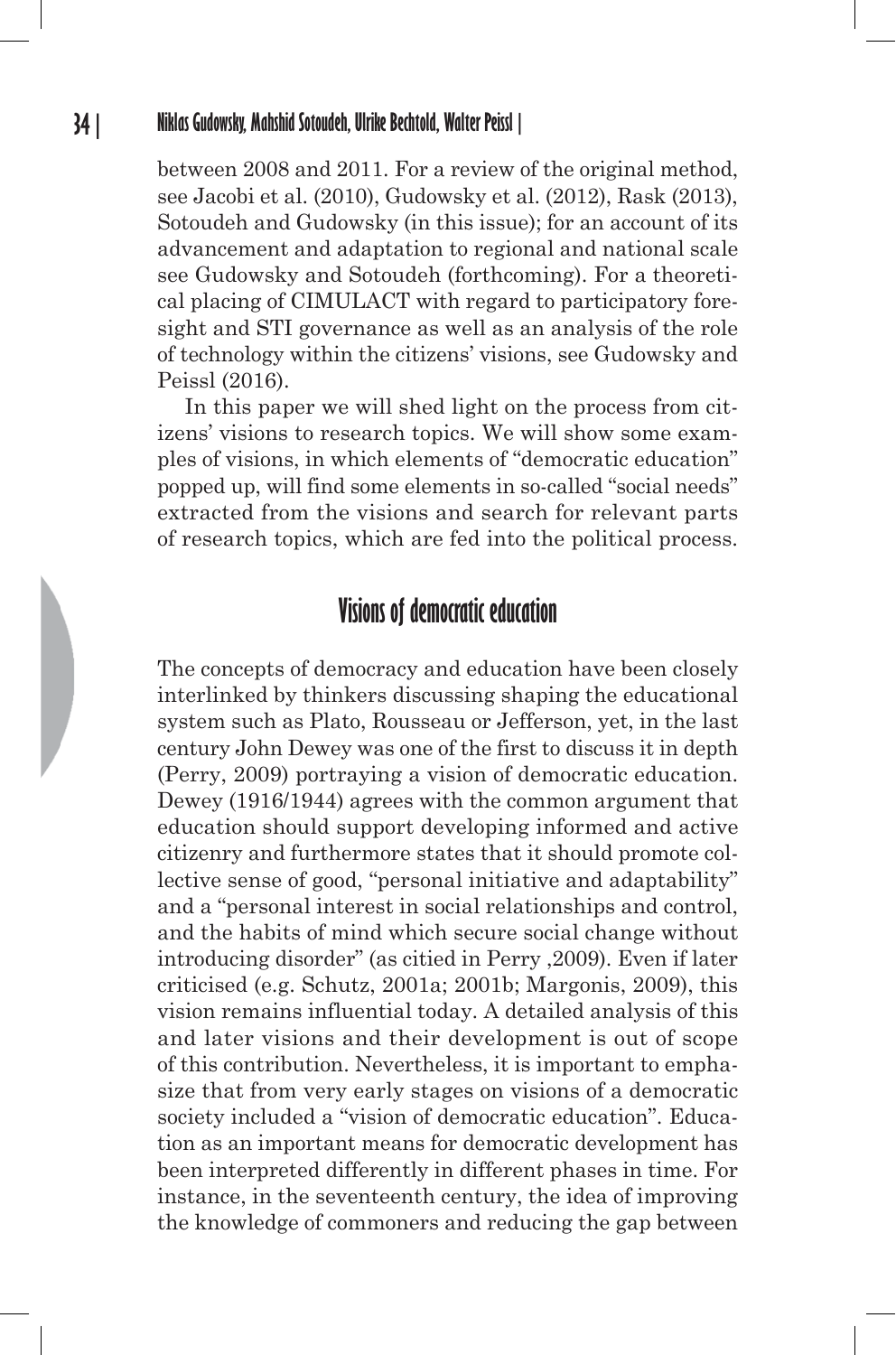them and aristocrats in the "Thoughts Concerning Education" published in the 1693 by the English philosopher John Locke were central. In the beginning of the  $20<sup>th</sup>$  century a lot of new developments with regard to schools and democracy can be observed. One of the most prominent examples is the still existing Summerhill school, which was founded 1921 in England.7 It aims for popularisation of knowledge for all children in freedom. In Austria, the former Minister for Education Otto Glöckel established the "Wiener Schulreform" (reform of the Viennese schools system, 1919-1920), an important reform in this era, aiming at preparing children at school for democratic citizenship (Wittenberg, 2002).

In the last decade, there has been a shift on European level towards competence based education, critiqued as education shifting closer to fulfil the labour markets demands (Halasz & Michael, 2011). Biesta (2009) states, based on an analysis of UN and EU policy documents on education that the introduction of the so-called learning – economy has replaced the right to education with a duty to education and he criticises a dominant view of education under economic auspices. Also, the individual is not seen as profiteer of education but as the one who has to function according the economic requirements of the market. In the light of this shift, the quest for lifelong learning seems especially important. While in need to answer to the raised criticism towards competence based education, the corresponding EU legislation – the European Reference Framework on Key Competences for Lifelong Learning – nevertheless also implemented the "ability to participate effectively and constructively in one's social and working life and engage in active and democratic participation, especially in increasingly diverse societies" as one of the eight key competences for citizens in 2006<sup>8</sup>.

In the framework of the Decade of Education for Sustainable Development<sup>9</sup> (2005-2014) the European Democratic Education Community (EUDEC)<sup>10</sup> was founded in 2008. It is

**<sup>7</sup>** http://www.summerhillschool.co.uk, accessed 20.2.2017.

**<sup>8</sup>** http://eur-lex.europa.eu/legal-content/EN/TXT/?uri=URIS-ERV:c11090, accessed 20.2.2017.

**<sup>9</sup>** http://www.desd.org/, accessed 20.2.2017.

**<sup>10</sup>** http://www.eudec.org/index.html, accessed 20.2.2017.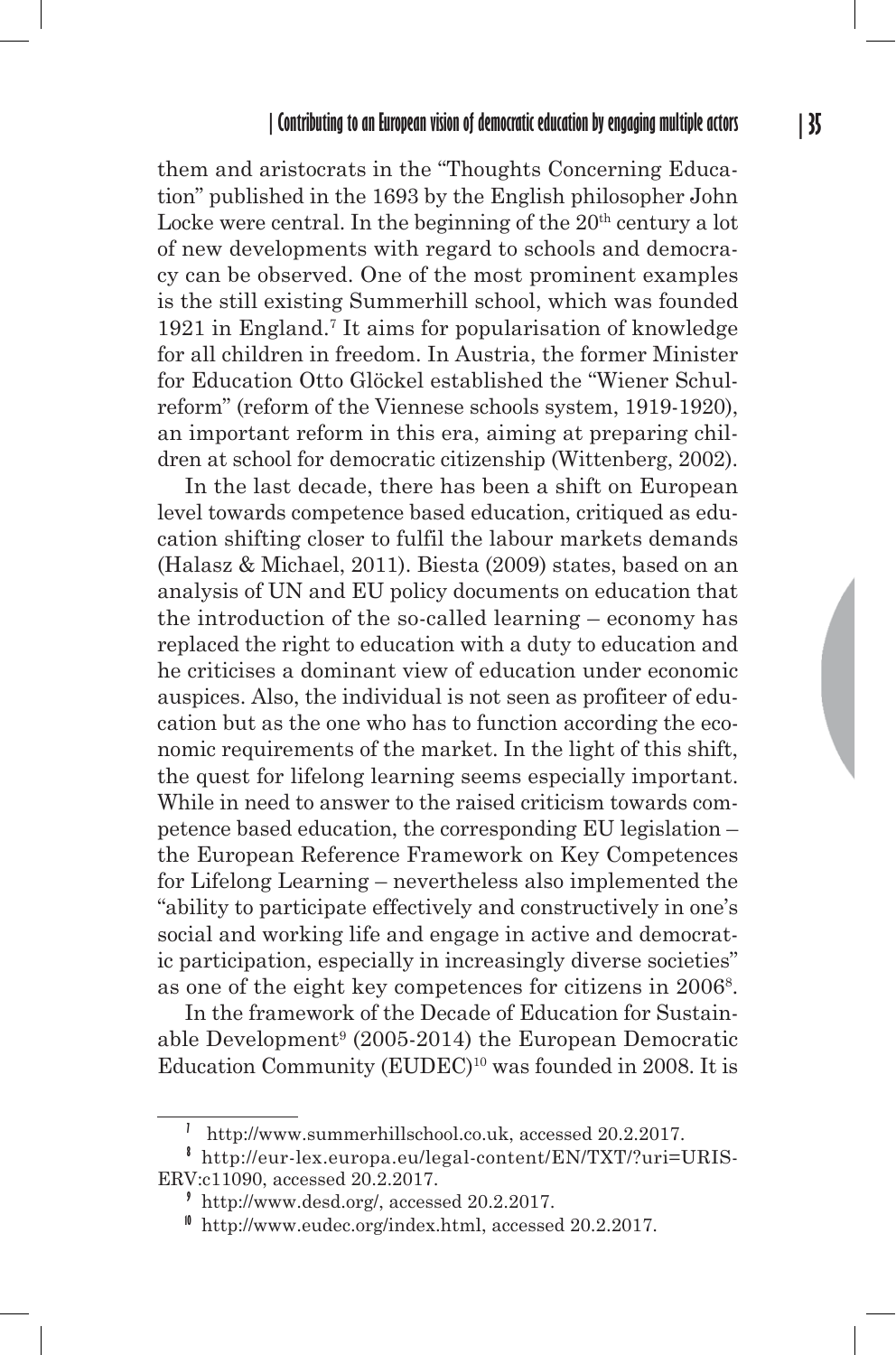an *European* non-profit organisation that promotes democratic education as a sensible educational model for all democratic states. EUDEC considers two pillars of democratic education:

- self-determined learning,
- a learning community based on equality and mutual respect.

Such pedagogic concept requires involving individuals with the freedom and potential of critical thinking and selfdetermination. This is how Vare and Scott (2007) show the linkage between empowerment of citizens and *the vision of democratic education* (see also Drury et al., 201611). Drury et al. (2016) analyse the role of deliberation within contemporary high school settings and state, that deliberative abilities are crucial for students to deal with trade-offs and conflicts in a productive way. Nevertheless, deliberation defined by Chambers (2003, p. 209) as "debate and discussion aimed at producing reasonable, well-informed opinions in which participants are willing to revise preferences in light of discussion, new information, and claims made by fellow participants" (cited in Drury et al., 2016, p. 2) requires competences as well as resources. Yet, if established successfully within the educational system it can help supporting civic engagement by fostering "skills, attitudes and capacities" which help to deal with complex challenges and the acquisition of differentiated views on these.

Today, even though policy makers in democratic countries agree on the notion that education should be democratic, interpretation of the term "can vary dramatically by one's national identity and cultural traditions, ideological stance, theoretical perspective, and academic discipline" (Perry, 2009). Thus, different visions (or imaginaries) of (democratic) education arise. Applying the concept of social imaginaries to educational policy research, Rizvi (2006) states that "a social imaginary is carried in images, myths, parables, stories, legends and songs and most

**<sup>11</sup>** "In our analysis, we demonstrate that students with prior training in deliberation achieve higher levels of understanding trade-offs and tensions through their rhetorical behaviours of embodying a deliberative perspective, expressing inclusivity, and working through public problems."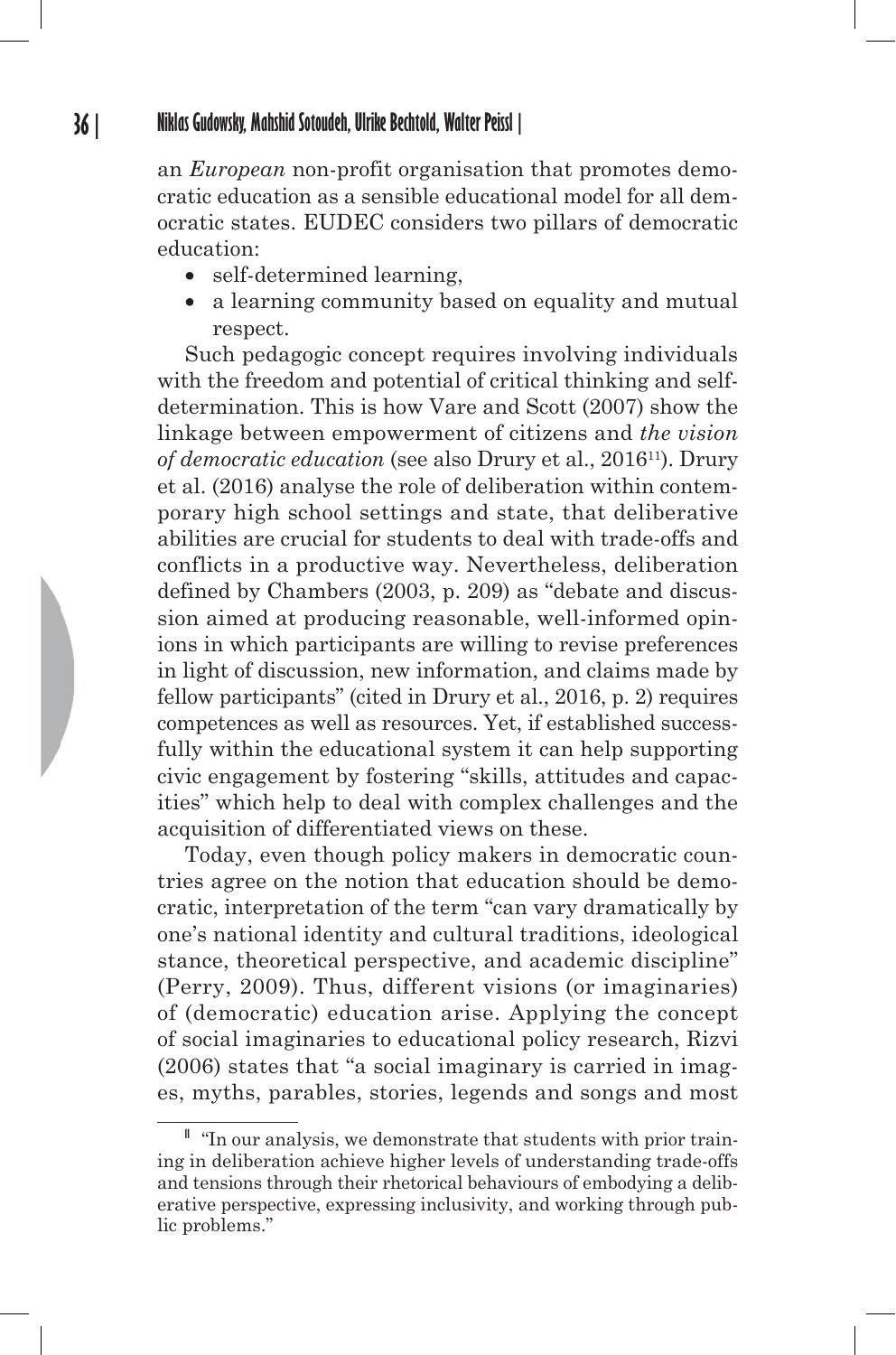significantly, in the contemporary era, in the mass media" (p. 196). This is especially important when it leads to competing imaginaries, as then "people are forced to interpret and negotiate different, social imaginaries. In the public sphere, social imaginaries are thus struggled over, as different interests seek to influence perceptions through a whole range of communication and other social technologies" (Rizvi, 2006, p. 197). Therefore, imaginaries play a major role in shaping policies and as Rizvi (2006) observes, there is an ongoing struggle between "a dominant neo-liberal imaginary underpinning educational policy and […] a democratic alternative to it".

This spikes the question what kind of imaginary of education a group of more than thousand highly heterogeneous citizens from all over Europe developed while envisioning desirable futures and if, how they depict a desirable educational concept.

# **Democratic education in citizens' visions…**

In CIMULACT approximately 1000 citizens around Europe created 179 visions (desirable futures). With regard to content and context, they are highly variable and encompass a vast variety of issues. In this paper, we investigate key results of this transdisciplinary process focussing on the topic "education" with regard to two levels:

- What issues concerning the topic mentioned above were raised?
- Can we find a common European imaginary for democratic education?

Below we describe some examples from the citizens' visions and their respective connection to ideas of democratic education.

In vision 4 from Luxemburg – *Technology at society's service* "democracy" and "participation" are regarded as desirable conditions for society in 2050. The "human and ecological consciousness" is considered to be important for the trade-off between human "real needs" and environmental protection. In this vision, time resources play an important role in realization of a desirable future with voluntary services for the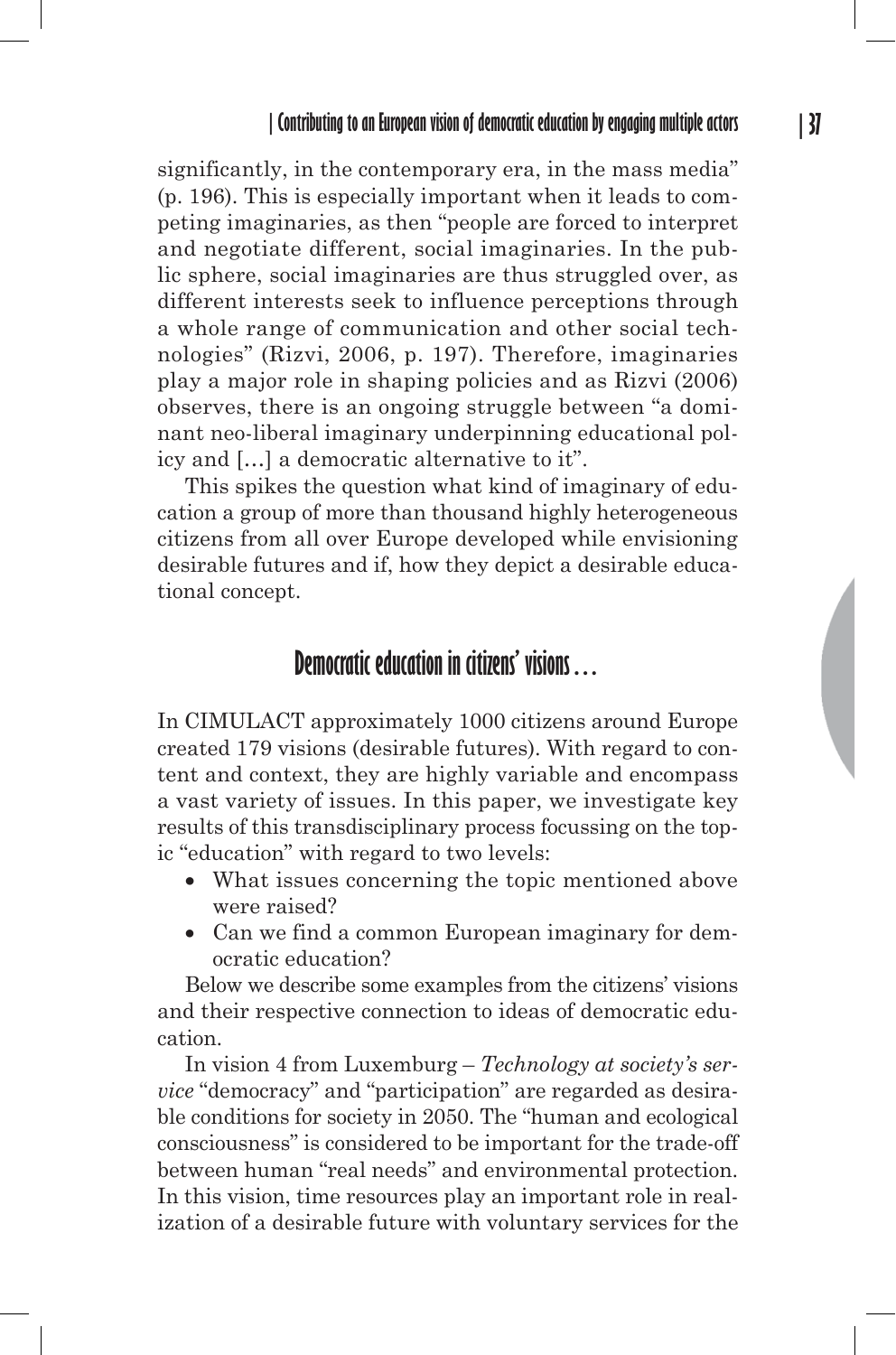community. "Industrial and technological development" are regarded to be preconditions for a work-life balance. "Time dedicated to child education" and a "freely chosen contribution" to the community are regarded to be then possible as volunteer services for the community.

Individual development in the learning process is a key point in the Austrian vision four – *Education means freedom*. According to this vision teachers have the responsibility to adapt the learning program "to the individual learning needs and abilities of the students."

In the Belgian vision 1 – *Foundations for respect, equality, diversity through education*, education is considered a means to "reach an ideal of respect, an awareness to sustainable development". Democracy and interaction between diverse groups in the society play a central role in this vision. The vision includes also other elements of democratic education such as active participation. Local politicians are named as direct responsible actors for supporting the integration of citizens "leading by example".

Another important vision for "democratic education" is the Belgian Vision 2 – *September 2051: back to school*. This vision includes the hope of a violence free world for children. Tolerance, social integration creativity and critical thinking are considered as core values for the education of children. "No disparity between schools, schools with no social class distinction, no more apprehension about my local school, the education is everybody's job: let each pupil develop his/her critical mind, review the score system which is not always objective, boost creativity and open-mindedness". The priority has been given to real life experiences and activities that promote integration: "favour practical works to the detriment of a boring teaching, value equally culture and sport and other activities, it aims at limiting the educational disparities between different countries."

The main part of the Bulgarian vision 4 – *Good education – the way towards human and society development* considers hopes on a new education system:

- "Free and equal access to education for everyone.
- Compulsory education up to a certain age overcoming illiteracy.
- Interactive and distance education (using the Internet).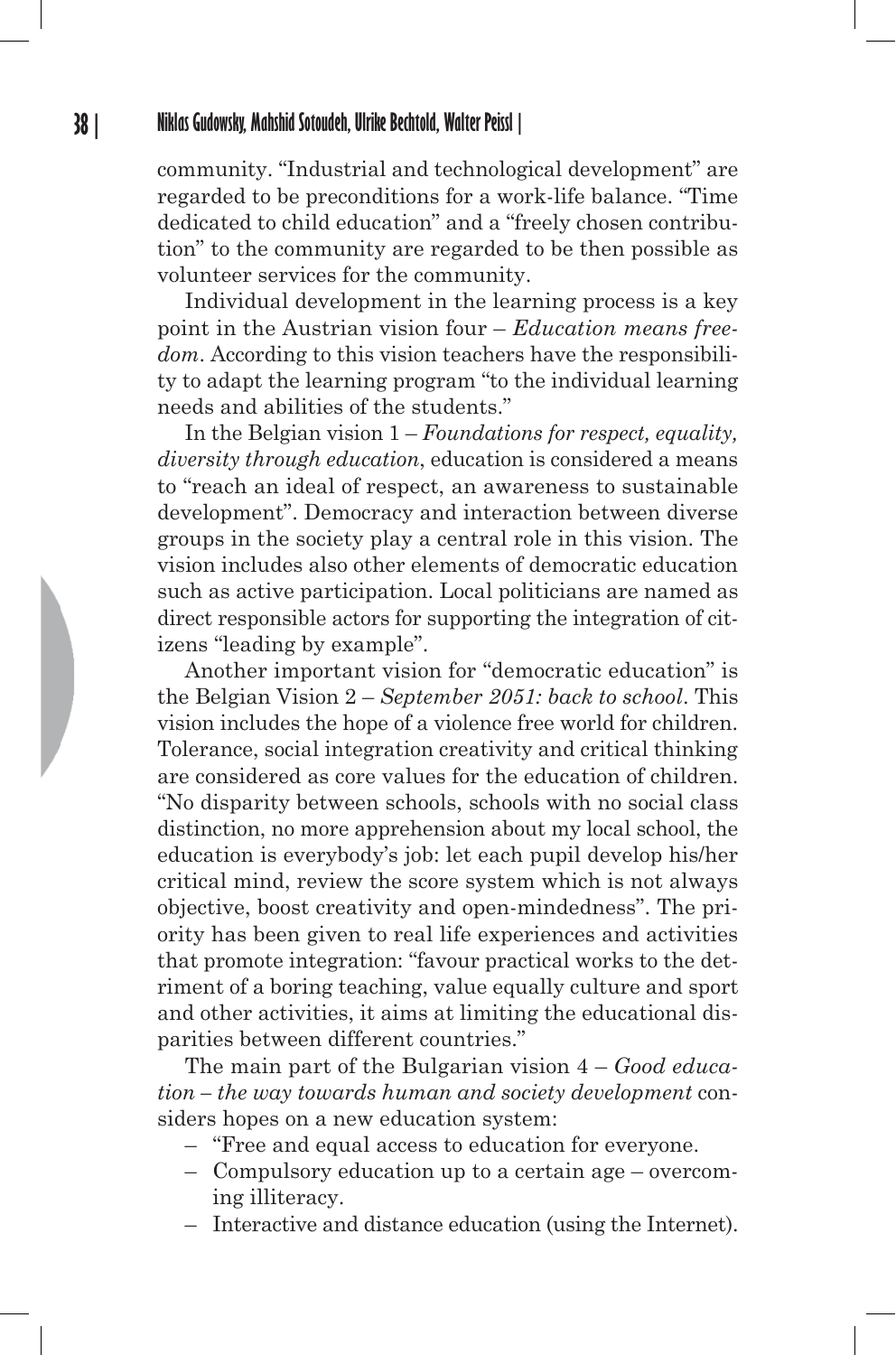- Establishment of appropriate infrastructure and encouraging children to engage in sports and arts.
- The school should provide true information about the past, in order to be an instrument of truth, not of delusion.
- More practically oriented higher education
- Schools for parents.
- Critical thinking
- Accreditation of non-formal education."

Many visions include the wish of *life long learning* and *free access to education* for all groups in the society. In addition to these important elements for democratic education, many visions formulate aims for education such as:

- Respect for other generations and nature (Vision 4 of Czech Republic *Upbringing and education towards tolerance* documents the hope of "a greater tolerance and decency"),
- Respect for environment resources and preparing for global collaborations and also to take part actively in public forums for citizens to influence the decisions (Ireland Vision 1 – *Community Enrichment through Education*),
- Respect in a well-integrated local community (Ireland Vision 1 – *Community Enrichment through Education*),
- Education for making people aware of more democracy in the Internet and responsibility regarding using it (Belgian Vision 4 – *Citizen-centred vision*),
- Learning "the common responsibility responsibility for each other." (Belgian Vision 4 – *Citizen-centred vision*) (Denmark Vision 2 – *A democratic society with REAL equal opportunities*),
- "Democratic Training" for learning to "participate in the democratic society" including participating in debates through social media (Denmark Vision 2 *– A democratic society with REAL equal opportunities*),
- Education for collective responsibility, tolerance, moral obligations based economy (Ireland Vision 1 – *Community Enrichment through Education*).

A number of criteria for the education environment is specified in United Kingdom Vision 2 *– Community Empowered Learning for the 21st Century:*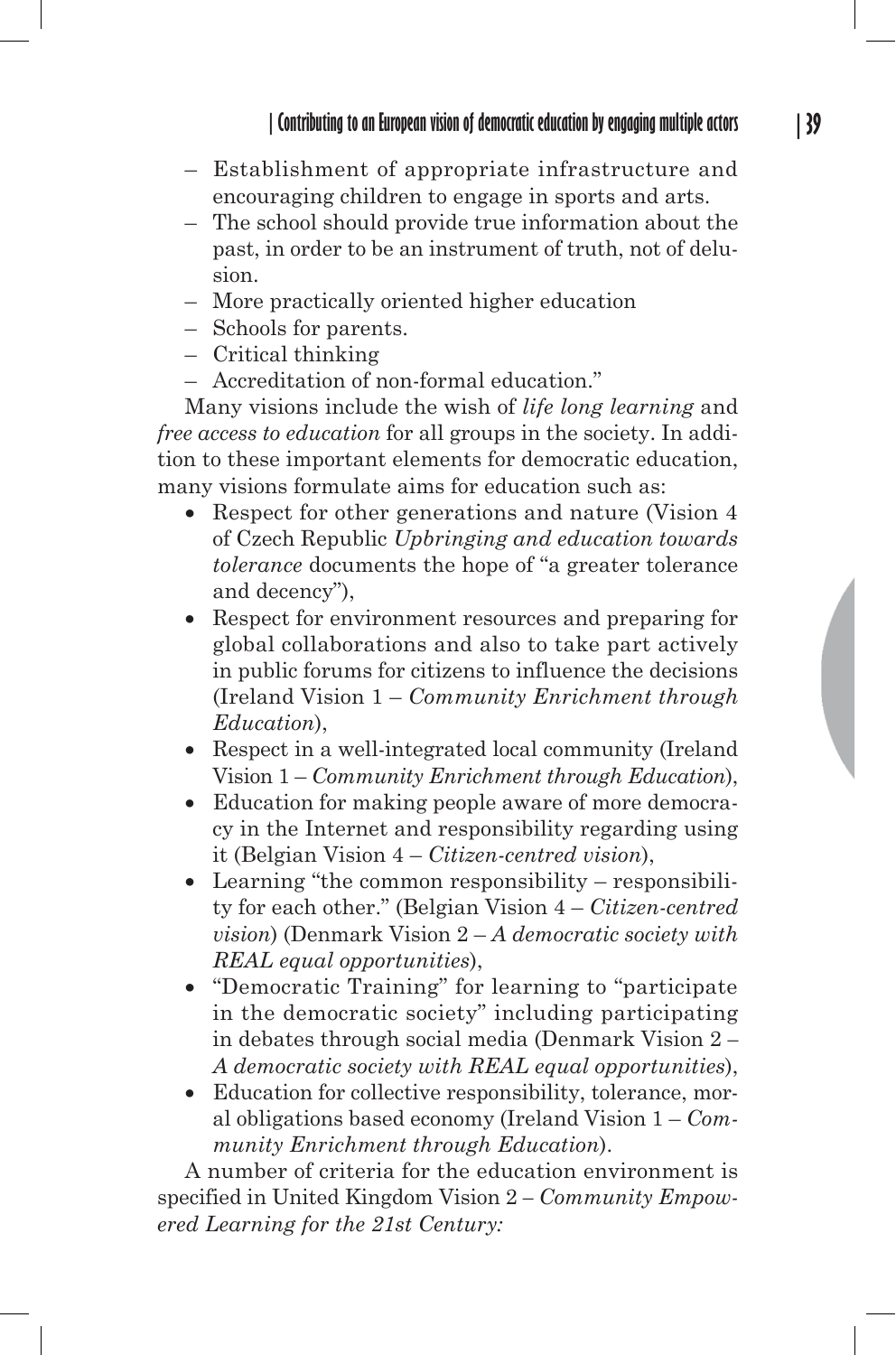- "There is freedom of choice about whether to use the centre as it is recognised that education can now be delivered by many mechanisms, not just schools.
- Education is not age-based or results-dependent.
- Qualifications are elective.
- Access to educational resources is unlimited throughout a person's life."

The mentioned examples above can only be presented in excerpts to illustrate the richness of the visions. Overall, more than 40 of 179 CIMULACT visions include hopes, which describe parts of a vision of democratic education.

# **… in extracted needs**

During analytical step 2 in the CIMULACT process (see above) the content of the citizens' visions was analysed by the consortium members together with ten external "challengers" from different scientific and societal domains. The participants of this synthesis workshop extracted from the 179 visions 26 underlying and cross cutting topics. These "social needs" reflect general societal issues mentioned – explicitly or implicitly – in several visions from different countries.12 The social needs were then clustered in 12 domains:

#### – Equality

- Unity and Cohesion
- Citizenship Awareness and Participation
- Holistic Health
- Sustainable Food
- Life Long Processes
- Strengths-Based Education and Experiential Learning
- Harmony with Nature
- Personal Developments
- Green Habitats
- Sustainable Economy
- Sustainable Energy.

**<sup>12</sup>** http://www.cimulact.eu/wp-content/uploads/2016/10/CIMU-LACT\_Deliverable-2-1-Research\_programmes\_scenarios-corrected. pdf, accessed 20.2.2017.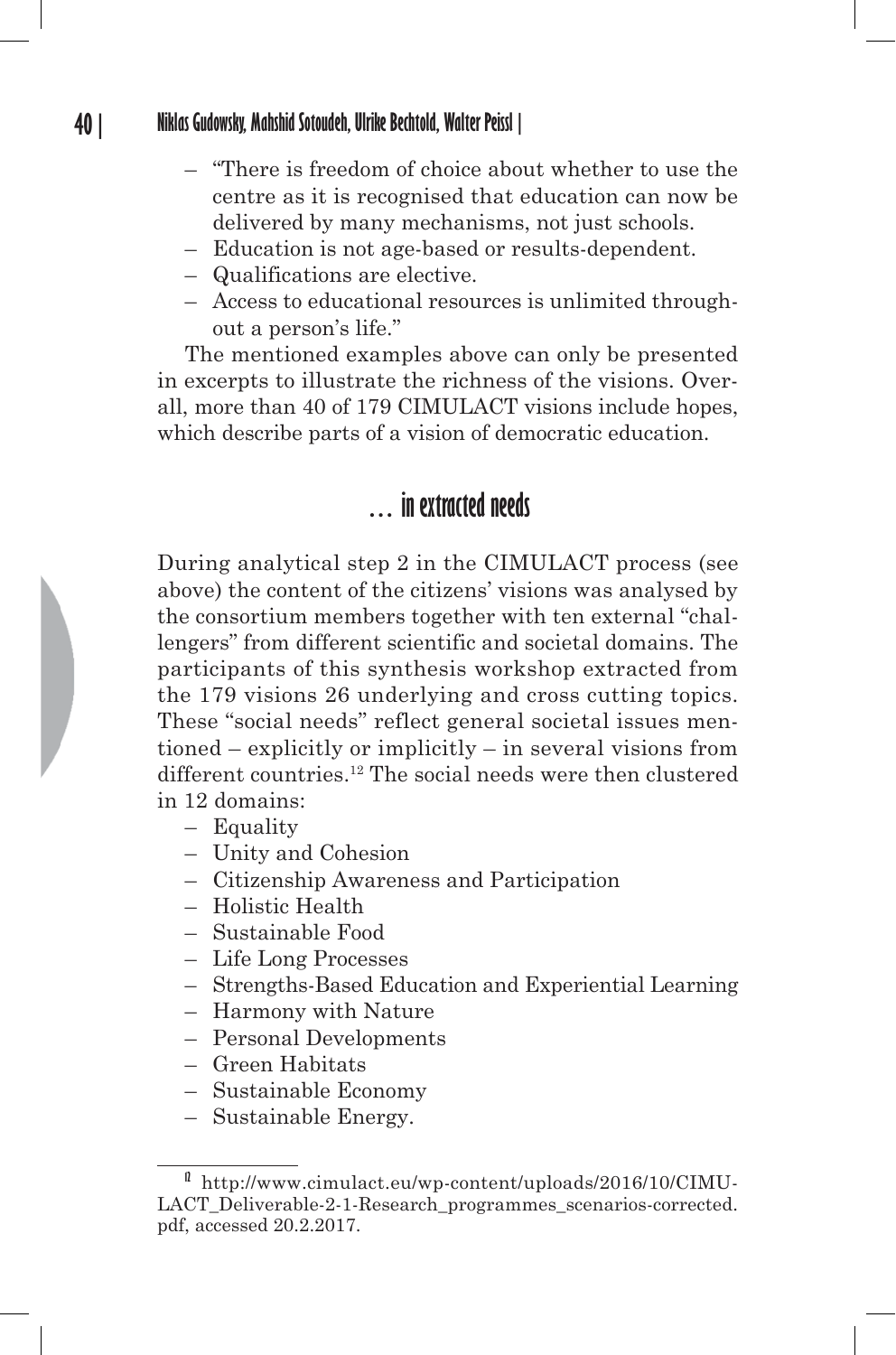The following excerpts of social needs touch upon topics mentioned above with regard to democratic education, including self-determined and mutual learning:<sup>13</sup>

*Life-long learning* (Social need 11, Social needs domain: Life Long Processes): "Life Long Learning is fundamental for: changing employment over lifetime; raising awareness about healthy living when growing older, bridging the digital divide. Then, there is a personal empowerment through education."

*Enhance the quality of education* (Social need 5, Social needs domain: Strengths-based education and experiential learning): "There is a need for enhancing the quality of education through: Restructuring content and learning context; personalisation starting from the student's talent, ability and learning style."

*Hands-on applied learning and actionable knowledge* (Social need 10, Social needs domain: Strengths-based education and experiential learning): "There is a need for experiential, practical, learning which develops personal interests and skills (including hobbies) so to unfold the children's potential."

*Accessible education* (Social need 8, Social needs domain: Equality): "There is a need for accessible education, which implies: – Use new technologies to offer education to everyone, all life long and to all profiles (e.g. MOOC Massive Open Online Courses); […] High quality accessible and free education should be public; Education should take care and do not leave students behind by adapting the courses when needed; Fair territorial equity regarding education; both poor and rich areas should have the same level of quality […]."

*Personal and spiritual development* (Social need 12/13, Social needs domain: Personal development): "There is a need for encouraging and enabling personal development to grow more skilled, balanced and happy individuals (and by consequence communities) through education. Therefore we need: a change in thinking and attitudes of people

**<sup>13</sup>** CIMULACT needs found within the visions: http://www. cimulact.eu/wp-content/uploads/2016/04/Cimulact\_ALL\_POSTER\_ SOCIAL\_NEEDS\_reduced.pdf, accessed 6.2.2017.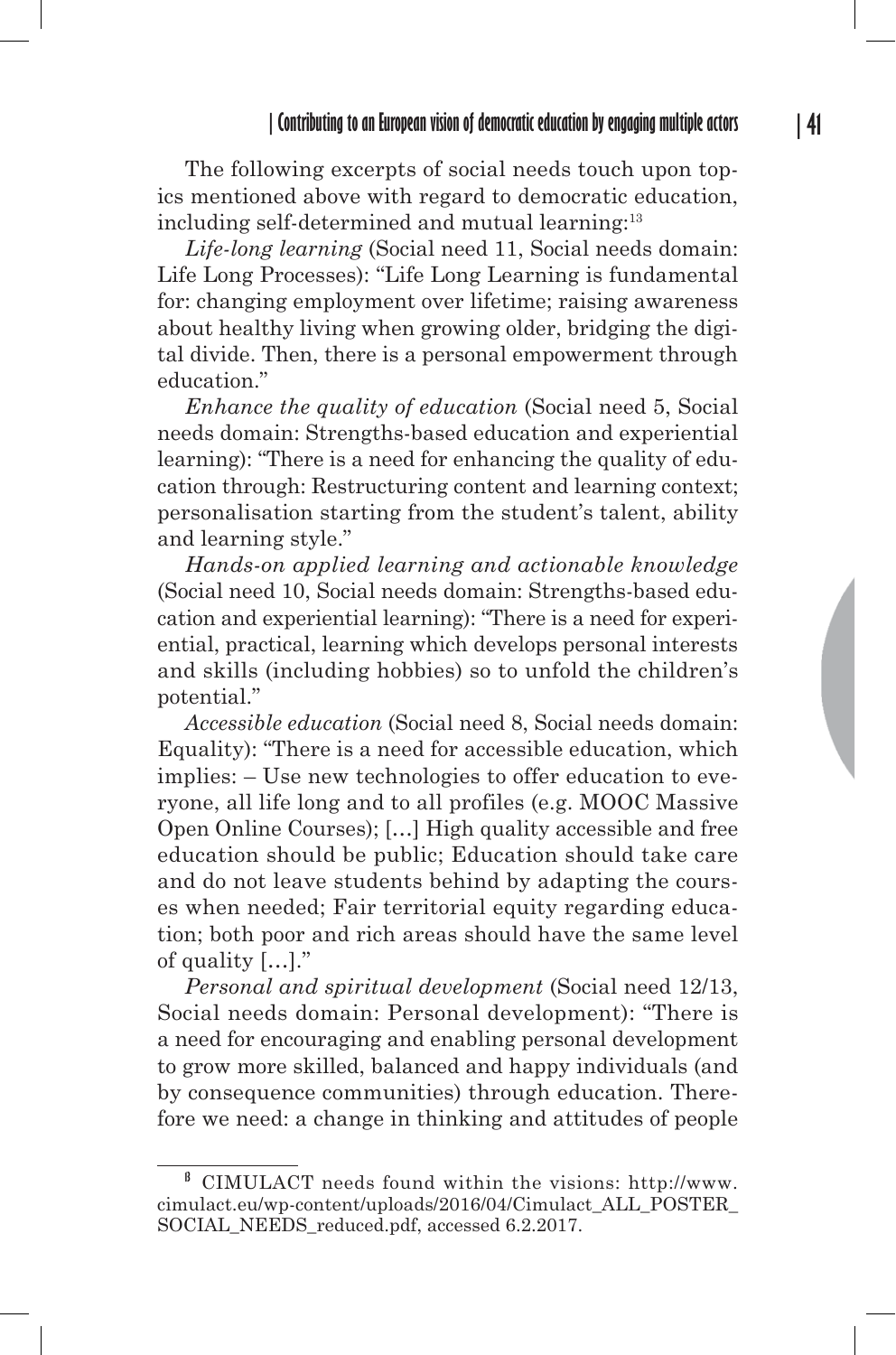towards better life and positive world creation; society invests in the personal and spiritual development of people and thus enables people to invest in society; Learning how to listen, understand and express needs and emotions since an early age; […] encourage personal development: critical mind, creativity, open mindedness, subject equally, valued, new infrastructures […]."

*Education by the community* (Social need 6, Social needs domain: Unity and cohesion): "There is a need for an education provided by the community. Actually, members of society all encompass a lot of knowledge and wisdom and mutual learning between members of a community helps to create a common language, forms the community develops the skills and knowledge forms mutual aid. The aim is to pass knowledge about cultural traditions, content distinct traces from the community and develop new forms of it."

*Education for citizenship* (Social need 9, Social needs domain: Citizenship awareness and participation): "There is a need for an education that supports citizenship: this is necessary for an active society with social responsibility. This will also empower people to fulfil the role of an engaged citizen behaving responsibly as a member of the society. Additional hints: Close to 'education for green living' which can be seen as a sub need of this."

## **… and research topics**

During the final working conference (December 2016), consortium members, selected experts and policy officers of the European Commission prioritized 48 research programme scenarios, elaborating 23 into potential research topics, which had the greatest chance to have an impact on Horizon 2020 by the policy officers' opinion (cf. Mission Publique et al., 2016). The following section illustrates some of these elaborated topics, in particular those reflecting "democratic education". Note that CIMULACT research topics follow the official format for calls in Horizon 2020, displaying three sections: specific challenge, scope and expected impact. Most of the following citations are extracted from the "challenge" section of the respective research topic and therefore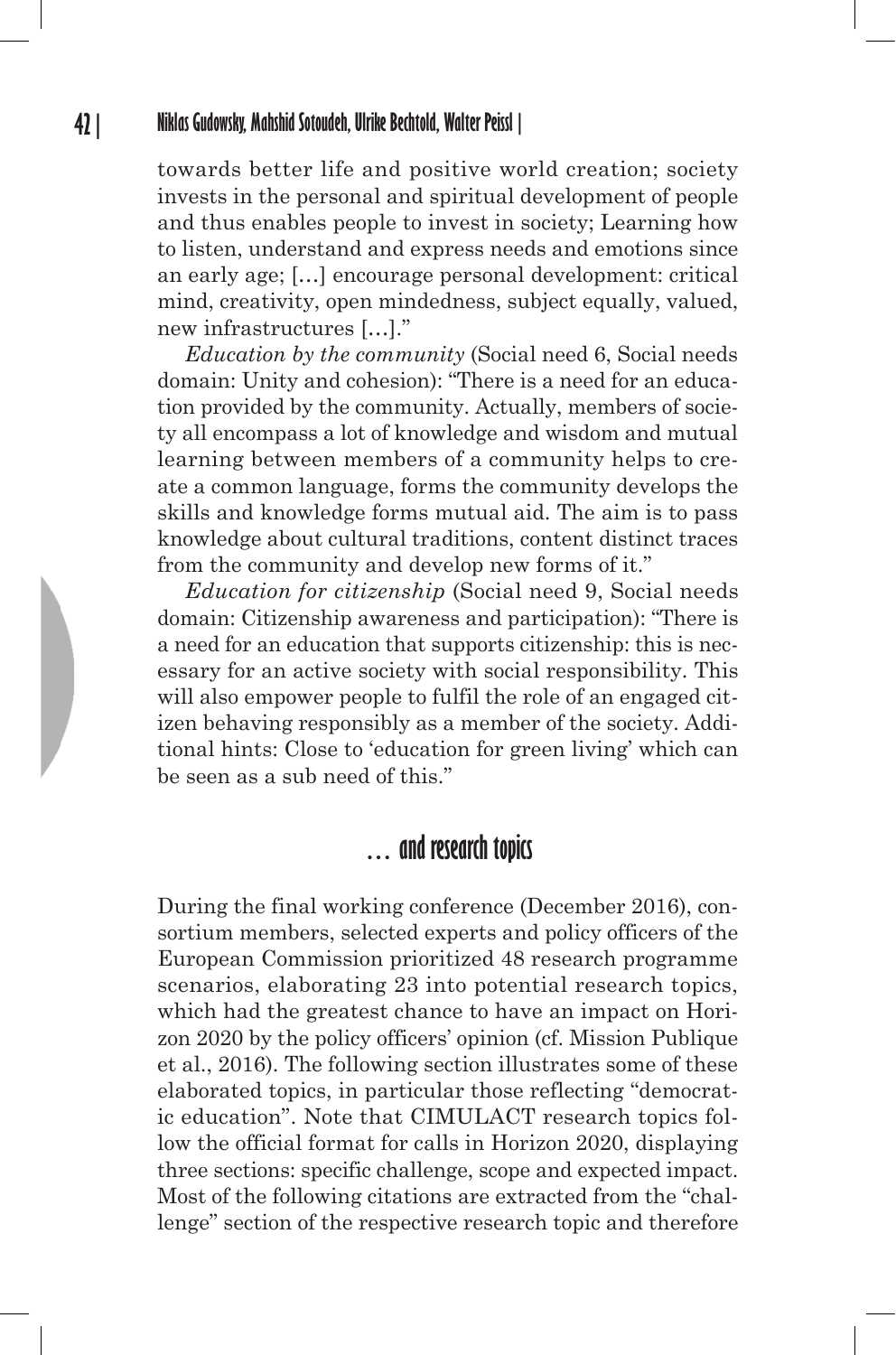resemble problem descriptions, that researchers and other stakeholders are challenged with helping to solve when answering the call with their research proposals.

*Evidence-based community building* (Research topic 16): "Moreover, the current educational system does not foster critical and analytical thinking, so citizens have a hard time understanding evidence for the purpose of policy making. There is also the challenge of strengthening the citizens' trust in science, institutions and the policies that are meant to serve the community. In building communities, we need to empower citizens to access and consult data and evidence while accepting space for their own value based judgement" (p. 69).

*Empowered Citizens* (Research topic 17): "Understanding the dynamics and challenges of citizen empowerment and participation in a diverse, digital society and exploring, in empirical and/or experimental ways, how citizens could play an active part in designing, producing or running public services as well as democratic processes. The methods and tools, which are developed, should ensure that everyone (society in its diversity) has the capabilities and is motivated to take part in the process" (p.70).

*Educational ecosystem as a driver of social innovation and local development* (Research topic 21): "The critical and creative thinking in children is not stimulated and there is not a close enough connection to the surrounding societies. The system needs to adopt personalized approaches to empower people […] Traditional schools should be supplemented or modified to become multi-thematic hubs, dedicated to education and collaboration among citizens of all ages. […] promote values and foster cooperation among learning agents (schools, families, territorial stakeholders, communities, technology, environment, etc.), to satisfy individual and community needs and expectations (including personalized and practical education), promote cohesion and inclusion, and support capacity building and the increase of social capital" (p. 81).

*Design thinking & doing and life skills for all* (Research topic 23): "A lack of focus on how to support self-directed and informal learning can be observed. How do we foster educating creators of 'content' and not only consumers of 'content'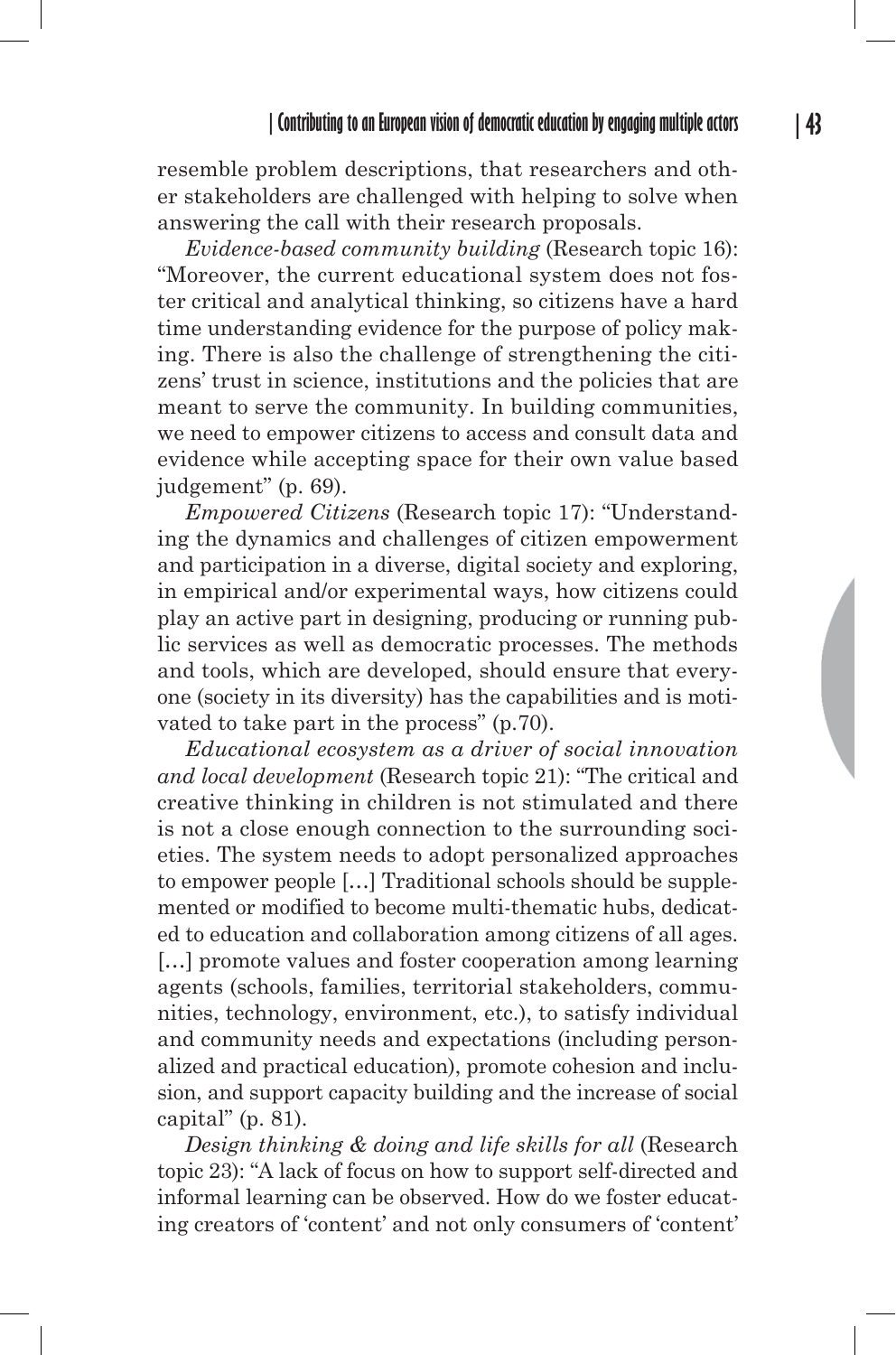[...] foster creativity and innovation and boost learners' abilities to think 'out of the box' (set and solve the so called wicked or 'ill-defined' problems)" (p. 83). Also, expected impacts of this research topic point in the direction of democratic education: "Creative citizens (from kindergarten kids to senior citizens) who are open courageous, full of self-esteem, free from inhibitions, ready to take action responsibility. Capacity for collective action and solution finding at community level" (p. 84).

*Learning for society* (Research topic 23): "A more sustainable economy and ways of living, that promotes well-being, require a more balanced position between the common good and the individual good. For this shift to occur, citizens need to be educated in a life-long process, on the balance between personal fulfilment and the benefits of collective goals. Society needs to move from 'I' to 'we', building motivation and trust for change. We are too individualist, which exacerbates social problems" (p. 86).

# **Challenges for a European imaginary of democratic education**

CIMULACT establishes and facilitates a broad and intensive dialogue between citizens, stakeholders, policy makers and experts during four years. The participatory process involves 29 consortium partners across Europe, who all do have competences and interest in organising participation but different levels of practice and experience. In itself it is an exercise in democratic education, taking a starting point at deliberating questions on desirable futures related to societal challenges. Here, the detailed working plan allowing a synthesis of theoretical and practical knowledge hence integrates creative elements for:

- societal dreaming without restrictions: getting the participants into a state of mind which detaches them of their everyday problems and duties,
- reflection of tasks for critical thinking and learning from each other,
- fair discussions in a secure climate of equality between all participants,
- selection and prioritisation mechanisms.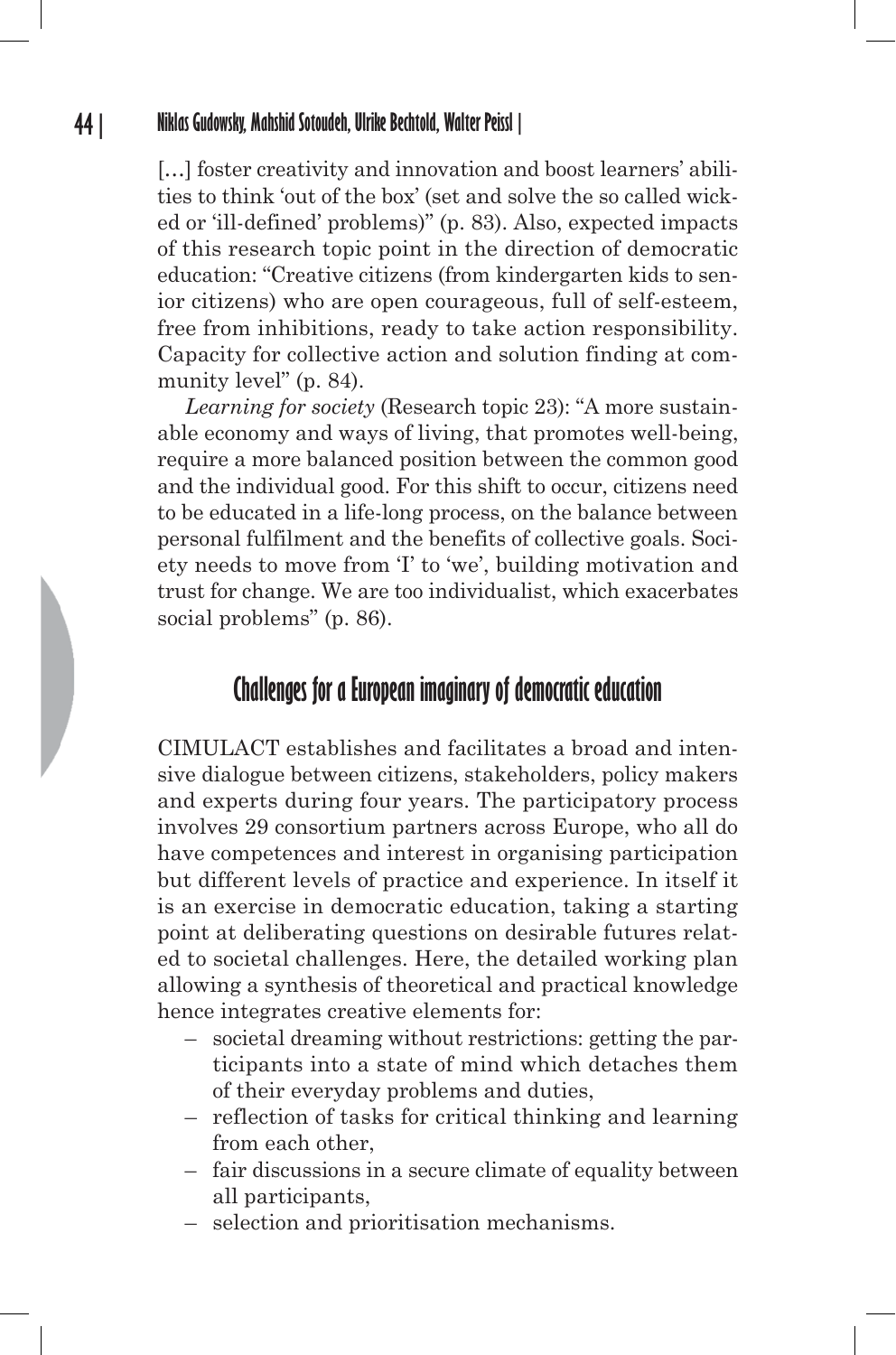One of the strengths of the CIMULACT process is giving a big picture – from visions to research topics as well as feeding national discourses by analysing the national visions in the national context as well as in comparison with European policy. The process had limited time and resources. The next step for deeper analysis of visions in the national context seems as important as the European level.

Citizens' visions in CIMULACT considering education include values of human rights, empowerment of students and self-determination and most of all the need for democracy. In addition to the mentioned examples, more than 40 of 179 CIMULACT visions include hopes, which describe parts of a vision of democratic education. Putting these criteria from different countries together makes up for a comprehensive picture of a contemporary European citizens' vision on democratic education. In short, it is about an educational system and its inherent pedagogical concepts fostering a climate to strengthen democracy by empowering individuals to actively participate in society and thereby supporting societies' transition towards a more desirable (democratic and sustainable) state.

Within the needs several of the topics raised within the visions that are concerned with education reappear, yet there is tendency in the needs to narrow the citizens' understanding and intention of education as displayed in the visions, in terms of focussing more on the individual's needs. This may be an artefact of the mode of analysis, yet it also reflects the necessity to reframe the rather holistic citizens' visions into boxes fit for further analysis and processing within CIMULACT. As we illustrated needs rather reflecting education, there are several passages in other needs focussing on participatory governance for instance.

CIMULACT contributes to what Biesta (2009, p. 154) summarises as "civic competence," which allows "for forms of civic learning that foster political agency and critical citizenship." The other – and without doubt more questionable goal of fostering civic competence could be to "'domesticate' the citizen and channel his or her political agency into a very specific direction." In the light of the described shift in education policy (Biester, 2009; Halasz & Michael, 2011), it will be interesting to follow the update of the EU key competence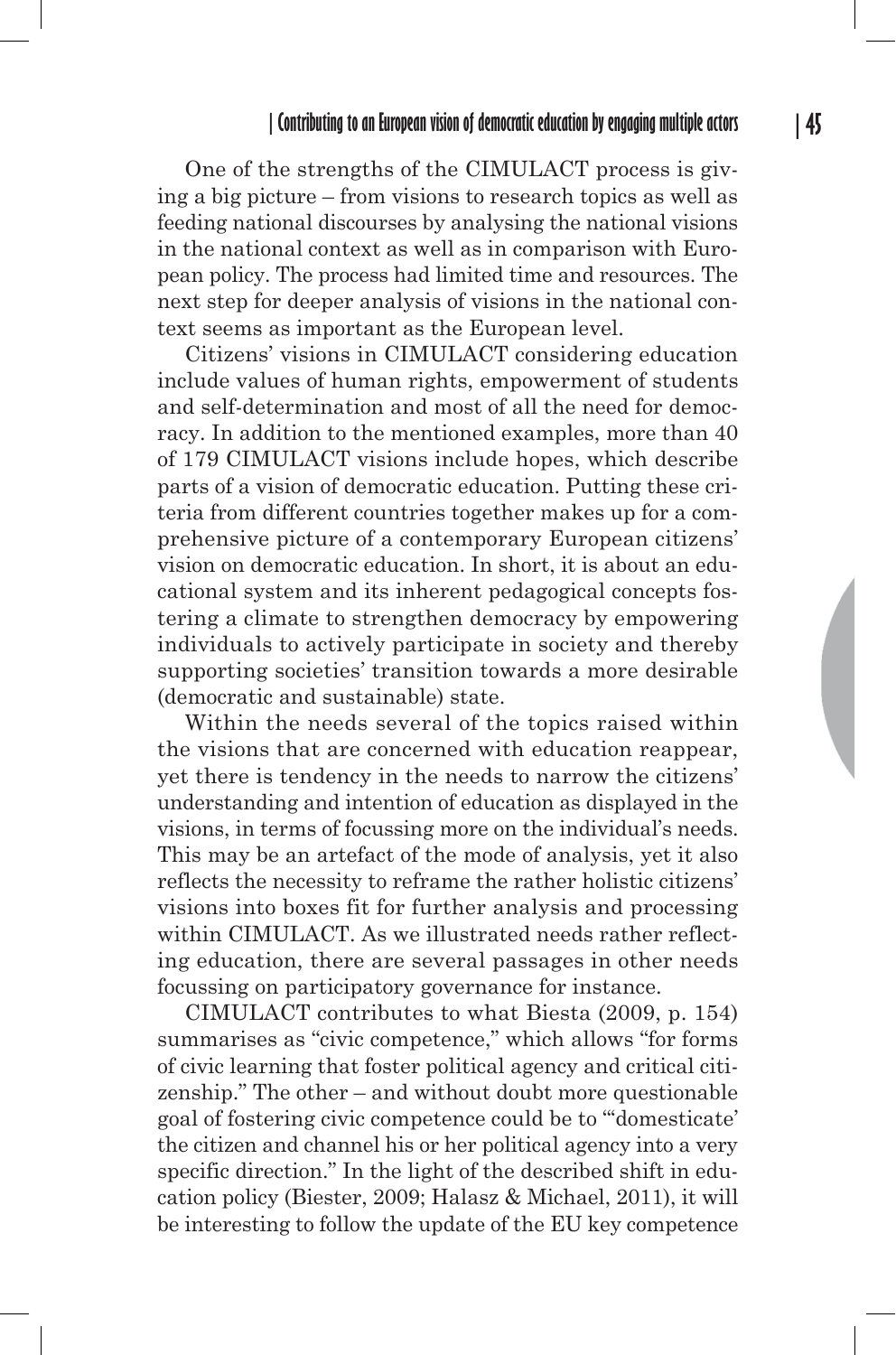framework for life-long learning which is currently underway and scheduled to be implemented in late 2017. Will civic competences such as critical thinking and active citizenship be given more room as already elaborated by the more democratic imaginaries of democratic education, such as portrayed within the citizens' visions, or will market logics further fill the shell of the term?

Here, participatory processes such as CIMULACT are able to deliver an extended perspective which can be very valuable for problem detection and description. For instance, *I'm empowered to lead my changes* (Research topic 1) describes a set of challenges (European) citizens face today with regard to education and the labour market:

"Uncertainty is rising due to a rapidly changing living and working environment and there is a shift of risks and responsibilities from the state and employer to (vulnerable) individuals. Today's life-job-education pathways do not respond to the need of acquiring new skills and knowledge for having a fulfilled life. Citizens need technical, social, individual skills and an entrepreneurial mind set to stay competitive in the labour market and be able to adapt to a changing environment. They need to be able to make individual choices to cope with the quest for flexible and adaptive careers over a lifetime. There is not enough psychological knowledge on barriers for changing life jobeducation paths and for dealing effectively with uncertainty. Responsibilities of state, businesses, individuals and other actors are dissolving and new mechanisms for coping with these challenges are needed" (p.19). And they are needed to empower the individual in way that also fosters their competence to define and demand certain limits of economic reasoning over the individual (e.g. limited electronic availability, secure jobs that do not force individuals to accept an ever-rising demand for flexibility, etc.).

Yet, how these challenges will be met is unsure, and herein lies a main question for the currently predominant imaginary of democratic education in Europe: can education focussing on adaptability, flexibility and self-responsibility be considered democratic? Here, CIMULACT's main addressees – STI-policy makers – may not be the prime audience to initiate change for meeting the deeply entrenched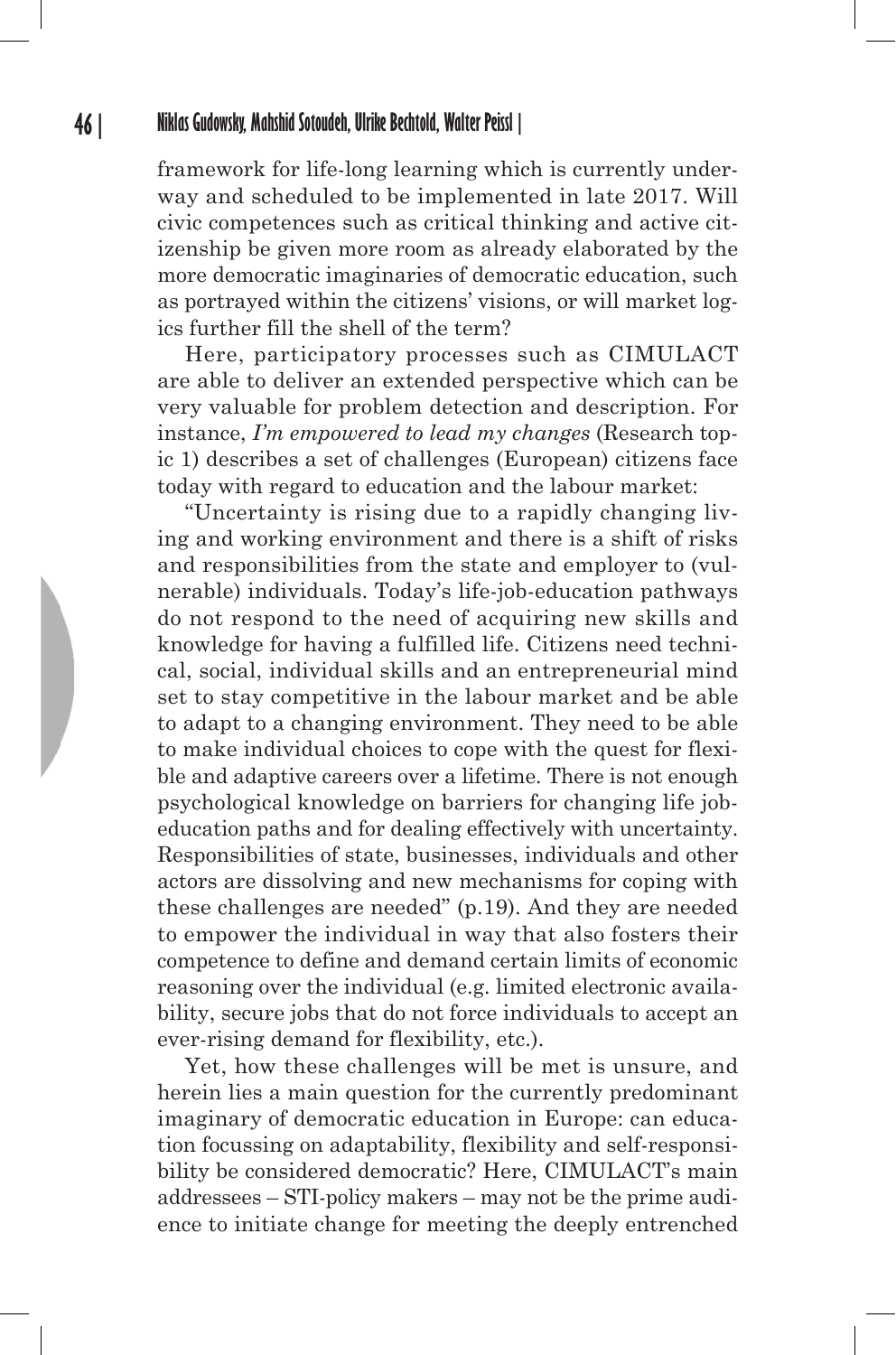needs, such as job security, or the challenges an eroding welfare state and deepening inequality are posing to citizens and society.

# **References**

- Balabanian, N. (2006). On the presumed neutrality of technology. *IEEE Technology and Society Magazine,* 25(4), 15-25.
- Biesta, G. (2009). What Kind of Citizenship for European Higher Education? Beyond the Competent Active Citizen. *European Educational Research Journal*, 8(2), 146-158. doi:10.2304/ eerj.2009.8.2.146.
- Boden, M., Cagnin, C., Carabias, V., Haegeman, K. and Könnölä, T. (2010). *Facing the future: Time for the EU to meet global challenges*, 24364 EN, 6/2010. Luxembourg: Office for Official Publications of the European Commission.
- Decker, M., Ladikas, M. (Eds.) (2004). *Bridges between Science, Society and Policy. Technology Assessment – Methods and Impacts*. Wissenschaftsethik und Technikfolgenbeurteilung, vol. 22. Berlin–Heidelberg: Springer Verlag.
- Dewey, J. (1944). *Democracy and education*. New York: Macmillan. (Original work published in 1916.)
- Georghiou, L. (2013). Challenges for Science and Innovation Policy. In: D. Meissner, L. Gokhberg and A. Sokolov (Eds.), *Science, Technology and Innovation Policy for the Future: Potentials and Limits of Foresight Studies*. Berlin–Heidelberg: Springer, 233-246.
- Gudowsky, N., Peissl, W. (2016). Human centred science and technology – transdisciplinary foresight and co-creation as tools for active needs-based innovation governance. *European Journal of Futures Research,* 4. Online first: 22.10.2016. doi:10.1007/ s40309-016-0090-4
- Gudowsky, N., Sotoudeh, M. (2017). Into Blue Skies Transdisciplinary Foresight and Co-creation as Socially Robust Tools for Visioneering Socio-technical Change. *NanoEthics,* 11(1), 93-106. Online first 24.2.2017. doi:10.1007/s11569-017-0284-7
- Gudowsky, N., Peissl, W., Sotoudeh, M.; Bechtold, U. (2012). Forward-looking activities: incorporating citizens´ visions. *Poiesis & Praxis,* 9(1-2), 101-123. Online first: 15.11.2012. doi:10.1007/ s10202-012-0121-6
- Haegeman, K., Spiesberger, M., Veselitskaya, N., Sokolov, A., Weiss G. (2015). FTA supporting effective priority setting in multi-lateral research programme cooperation: The case of EU–Russia S&T cooperation. *Technological Forecasting & Social Change,* 101, 200-215.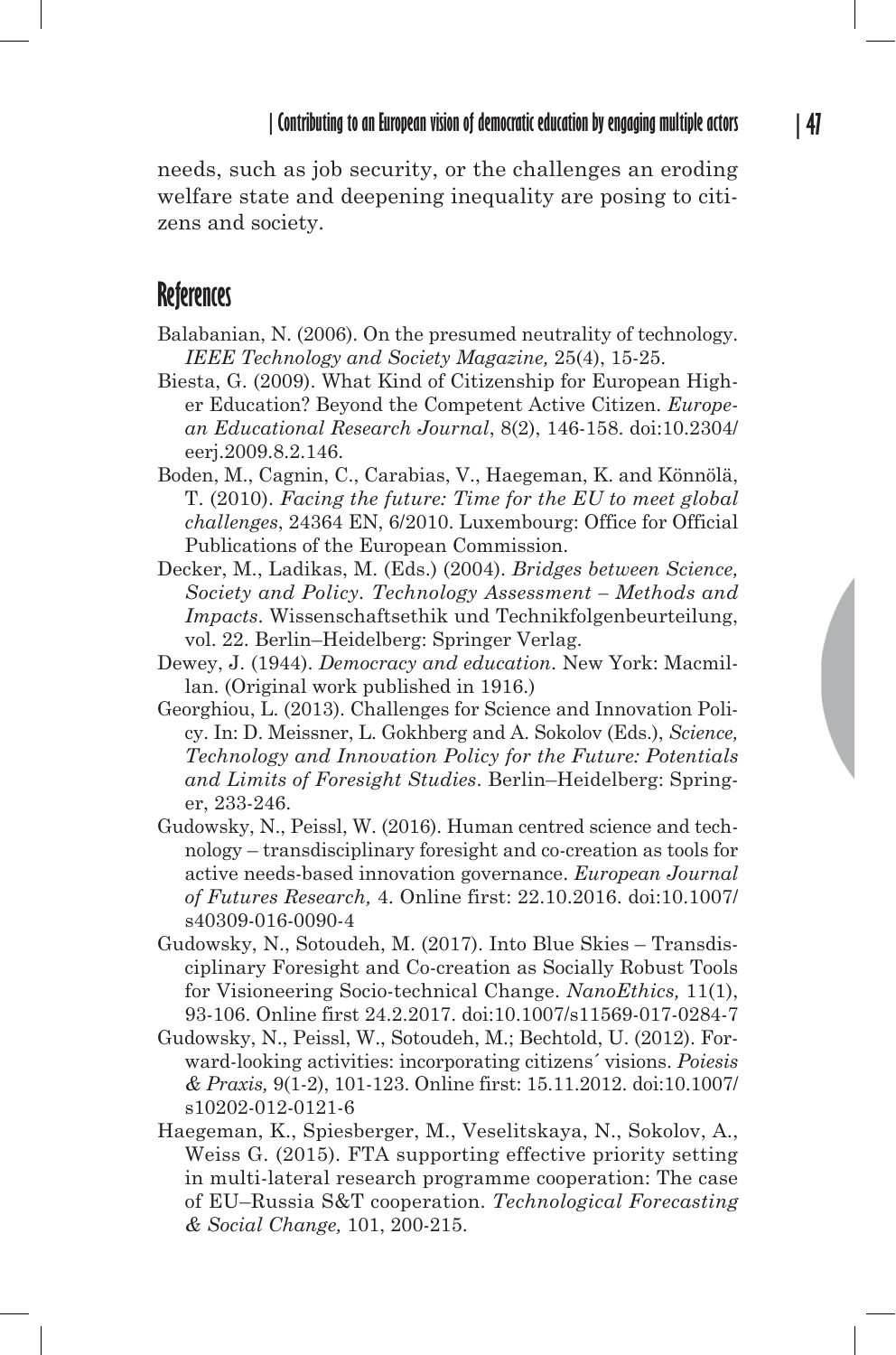- Halász, G., Michel, A. (2011). Key Competences in Europe: interpretation, policy formulation and implementation. *European Journal of Education,* 46, 289-306. doi:10.1111/ j.1465-3435.2011.01491.x
- Hebáková, L., Ratinger, T., Jansa L., Vančurová I. (forthcoming). *CIMULACT Deliverable 4.2 European Report on Online Consultation Results*.
- Jacobi, A., Klüver, L., Rask, M. (2010). Relevant Research in a Knowledge Democracy: Citizens' Participation in Defining Research Agendas for Europe. In: R. J. in 't Veld (Ed.), *Knowledge Democracy – Consequences for Science, Politics, and Media* (pp. 87-98). Berlin-Heidelberg: Springer Verlag. doi:10.1007/978-3-642-11381-9\_8
- Joss, S., Bellucci, S. (2002). *Participatory technology assessment European perspectives*. London: University of Westminster.
- Jørgensen, M. L., Schøning, S. (2015). CIMULACT Deliverable 1.3 – *Vision Catalogue Encompassing the visions from all 30 countries*. http://www.cimulact.eu/wp-content/uploads/2016/06/ D1.3final.pdf, accessed 20.2.2017.
- Könnöllä, T., Haegeman, K. (2012) Embedding foresight in transnational research programming. *Science and Public Policy,* 39, 191-207. doi:10.1093/scipol/scs020
- Kuhlmann, S., Rip, H. (2014). *The challenge of addressing Grand Challenges*. https://ec.europa.eu/research/innovation-union/pdf/ expert-groups/The challenge of addressing Grand Challenges.pdf, accessed 6.2.2017.
- Margonis, F. (2009), John Dewey's racialized visions of the student and classroom community. *Educational Theory,* 59, 17-39. doi:10.1111/j.1741-5446.2009.00305.x
- Mission Publique, Fraunhofer Institute for Systems and Innovation Research, Strategic Design Scenarios, Politecnico di Milano & all the participants of the Pan-European Conference (2016). Deliverable 2.2 – *Social needs based research programme scenarios*. http://www.cimulact.eu/social-needs-based-researchprogramme-scenarios/, accessed 20.2.2017.
- Owen, R., Macnaghten, P., Stilgoe, J. (2012). Responsible research and innovation: From science in society to science for society, with society. *Science and Public Policy,* 39, 751-760. doi:10.1093/scipol/scs093
- Rask, M. (2013). The tragedy of citizen deliberation two cases of participatory technology assessment. *Technology Analysis & Strategic Management,* 25, 39-55. doi:10.1080/095373 25.2012.751012
- Perry, L. B. (2009). Conceptualizing Education Policy in Democratic Societies. *Educational Policy,* 23(3), 423-450. doi:10.1177/0895904807310032